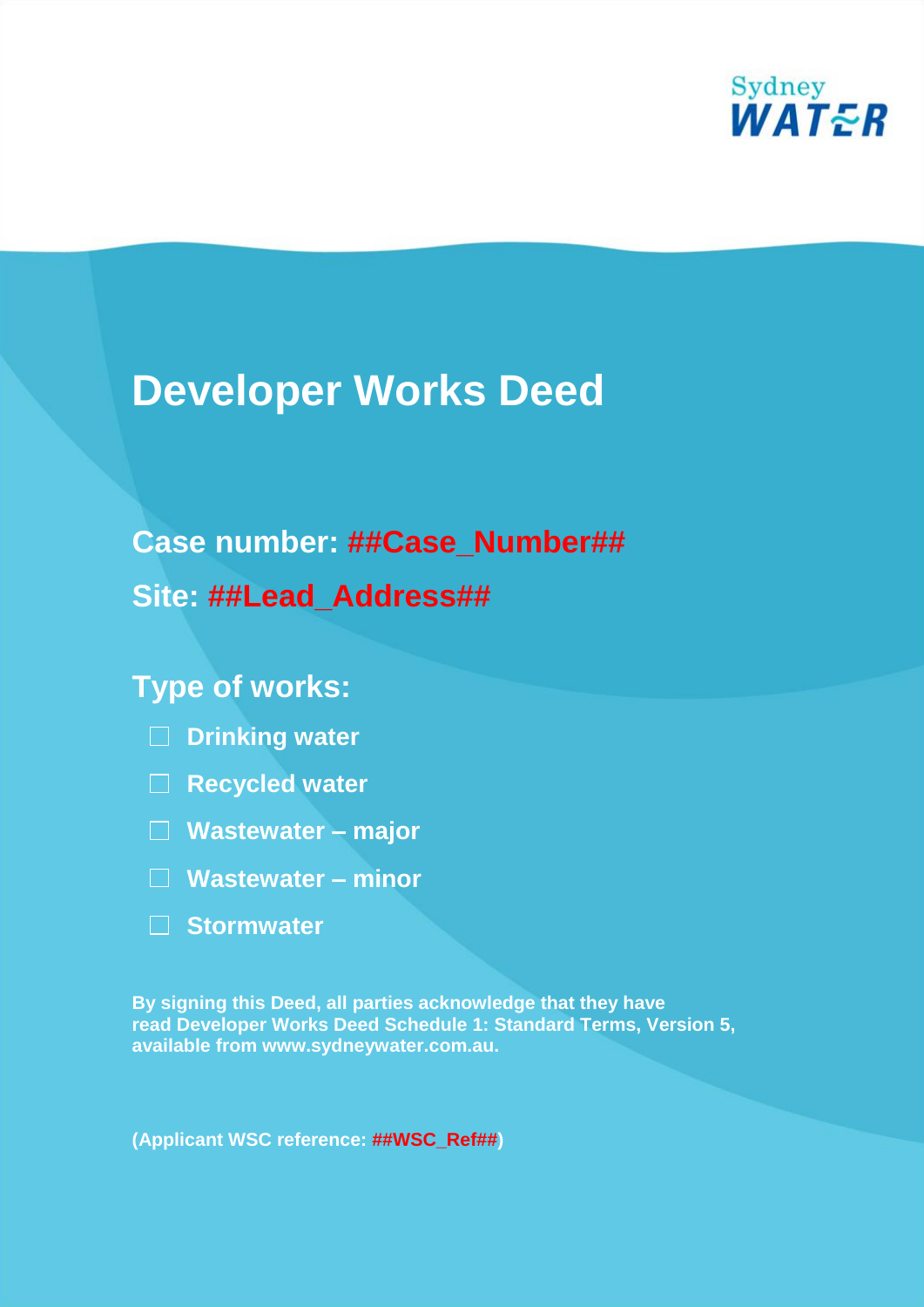## **Contents**

Copyright and disclaimer

© Sydney Water Corporation (Sydney Water) ABN 49 776 225 038. Except as permitted under the *Copyright Act 1968* (Cth), no part of this document may be copied, reproduced or extracted by any means (including electronic data storage) without prior written permission of Sydney Water. Permission is given to use this document only to tender to supply goods and services to Sydney Water. Sydney Water accepts no liability if these documents are used for any other purpose.

**WARNING – Document current at time of printing or downloading**

Doc. Number: ACDP0306 Version: 05 Version: 05 Date: 11 November 2016 Doc. Owner: Manager, Commercial and Funding Framework **Page 2 of 14** Page 2 of 14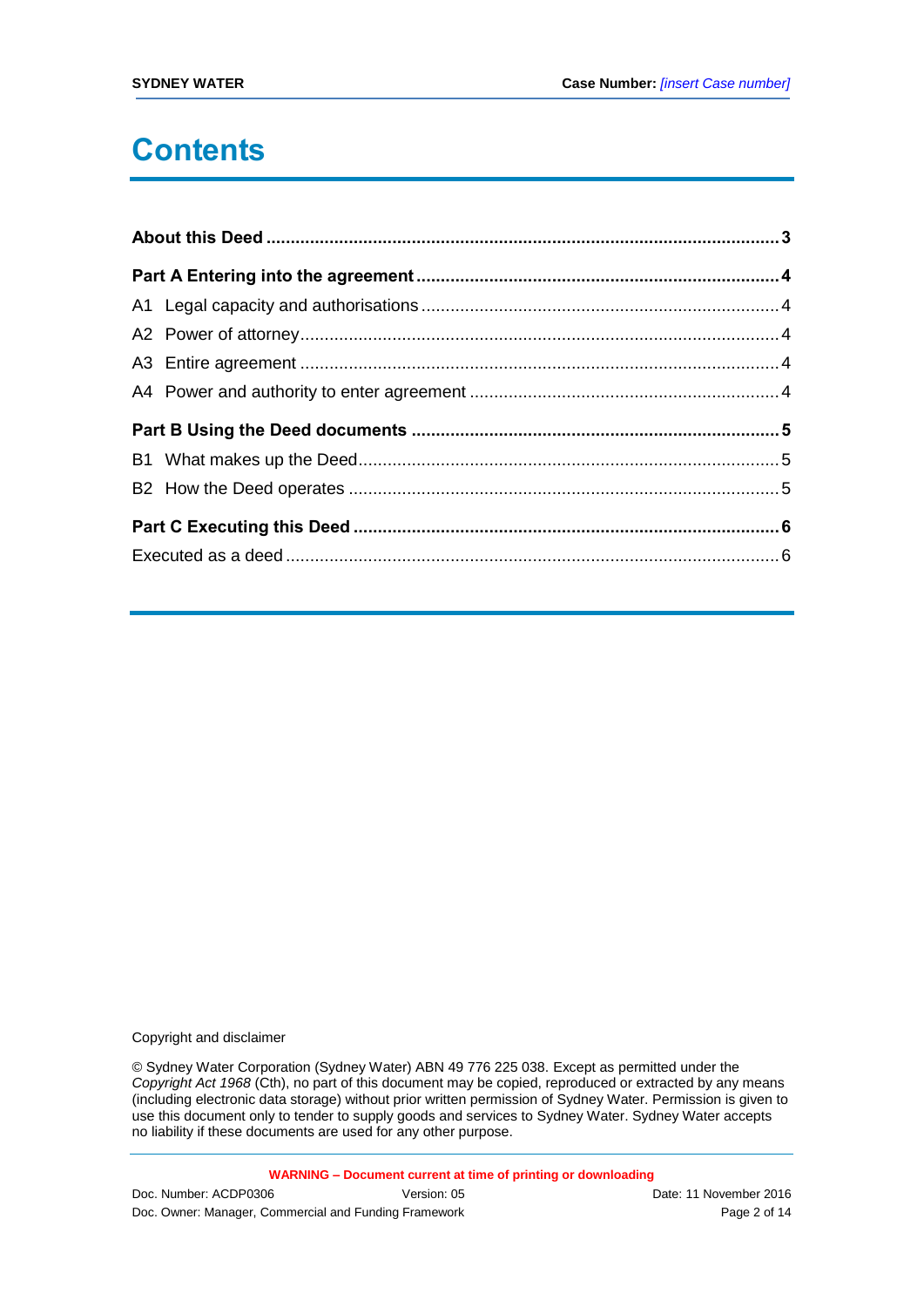## **About this Deed**

#### **Developer Works**

|       | <b>Case number:</b> [insert Case number]   |
|-------|--------------------------------------------|
| Site: | <i><b>[insert development address]</b></i> |

### **Parties**

| <b>Sydney Water:</b> | <b>Sydney Water Corporation</b> | ABN: | 49776 225 038              |
|----------------------|---------------------------------|------|----------------------------|
| Developer:           | [insert name]                   | ABN: | <b><i>[insert ABN]</i></b> |
| WSC:                 | [insert name]                   | ABN: | <b><i>[insert ABN]</i></b> |
| Designer:            | [insert name]                   | ABN: | <b>[insert ABN]</b>        |
| <b>Constructor:</b>  | [insert name]                   | ABN: | <b><i>[insert ABN]</i></b> |

### **Background**

- (a) The Developer wants to carry out the Developer Works and has lodged an e-Developer Application with Sydney Water.
- (b) Sydney Water has responded to the e-Developer Application with a Notice of Requirements (NOR).
- (c) The Developer wants to go ahead and all parties involved in the works record their rights and obligations in this Developer Works Deed.

### **Agreement**

- (a) The Developer is responsible for the Developer Works.
- (b) Each party must perform the obligations imposed on it by the Developer Works Deed.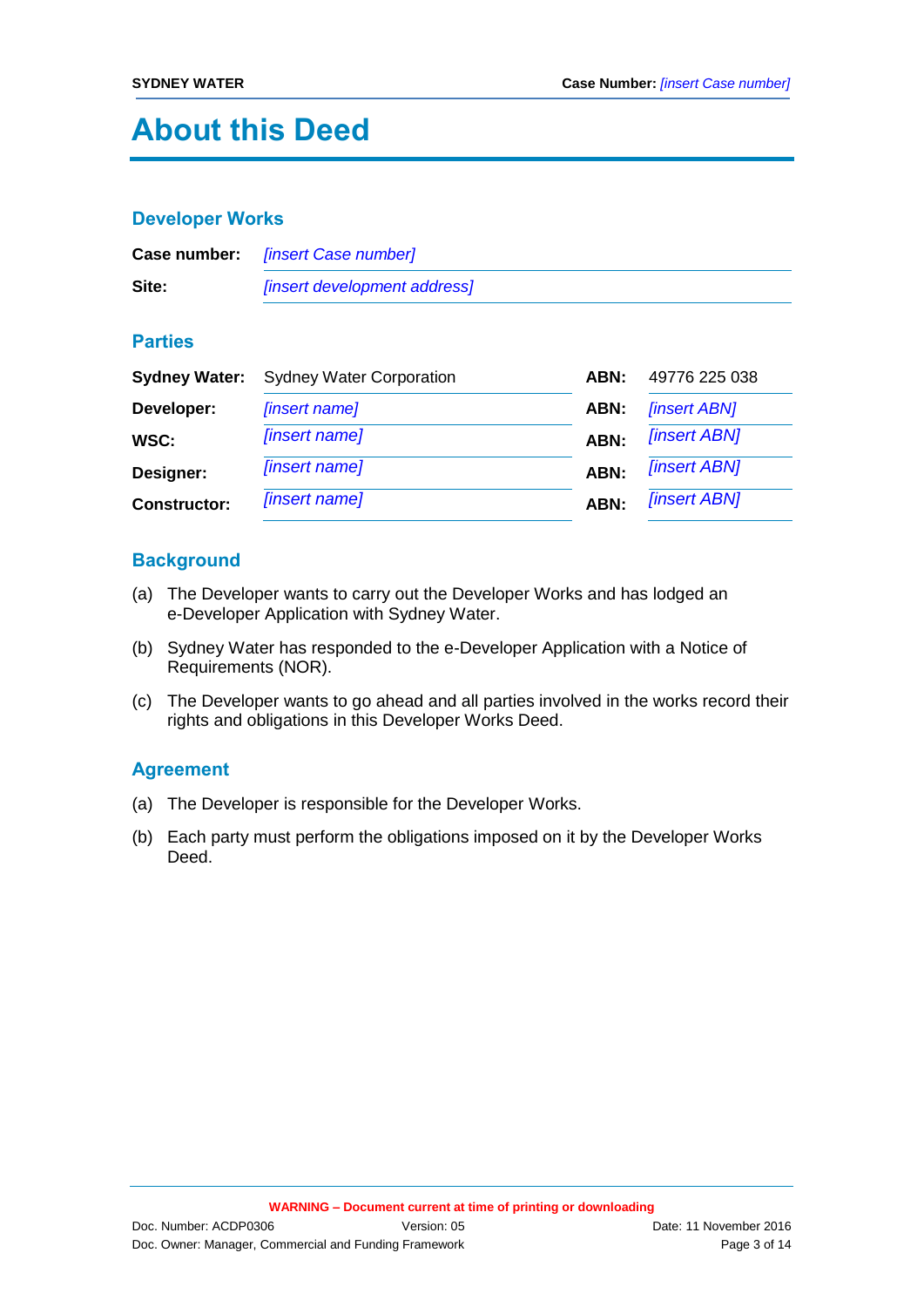## **Part A Entering into the agreement**

## **A1 Legal capacity and authorisations**

Each party warrants that:

- (a) it has full legal capacity and power to:
	- (i) own its property and carry on its business
	- (iii) enter into this agreement and carry out the transactions it covers
- (b) it holds each authorisation necessary to:
	- (i) properly execute this document and carry out the transactions
	- (ii) make this document legal, valid, binding and admissible in evidence
	- (iii) properly carry on its business
	- and it is complying with any conditions of these authorisations
- (c) it is not entering into this agreement as a trustee of any trust or settlement.

## **A2 Power of attorney**

Each person who executes this document under a power of attorney declares that he or she is not aware of any fact or circumstance that might affect his or her authority to do so.

## **A3 Entire agreement**

The agreement constitutes the entire agreement between the parties in relation to the works and supersedes all prior representations, agreements, promises, understandings and commitments, whether oral or in writing, between the parties concerning the works. The Developer, Water Servicing Coordinator, Designer and Constructor warrant to Sydney Water that neither party has entered into this agreement in reliance upon such representations, agreements, promises, understandings or commitments with or on the part of Sydney Water

## **A4 Power and authority to enter agreement**

Each party represents and warrants that it has the full power to enter into and perform its obligations under this agreement and that when executed will constitute legal, valid and binding obligations under its terms.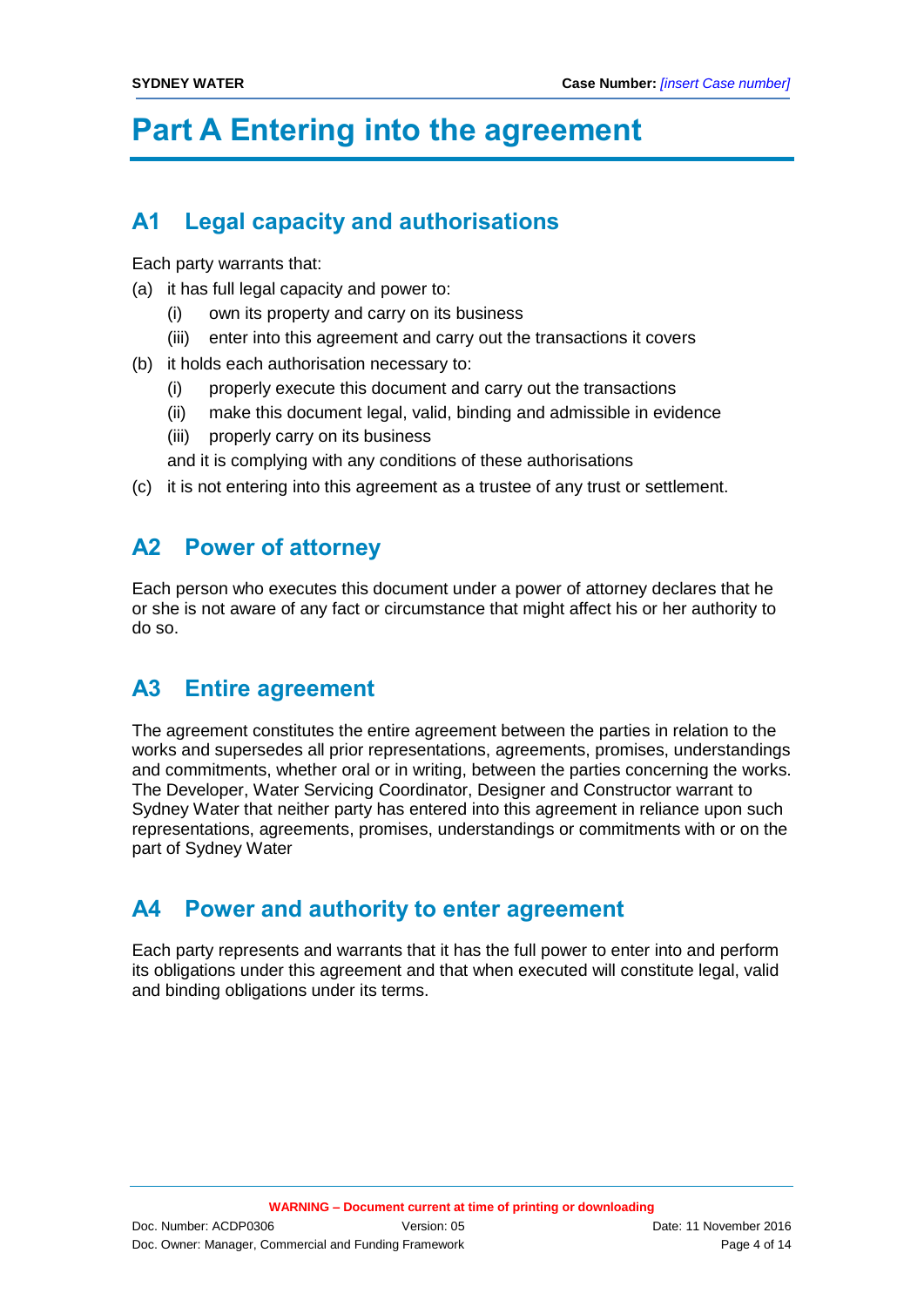## **Part B Using the Deed documents**

## **B1 What makes up the Deed**

The parties agree that the Developer Works Deed comprises:

- (a) this document and the conditions it contains
- (b) the Standard Terms in Schedule 1 to this document (version 4), except where another Deed document [see B1(d)] changes or overrules them
- (c) any other schedules or annexures to this document
- (d) any other document referred to in the Deed as forming part of it, including the Notice of Requirements and the Job Specific Schedule Letter (for Major Works only)
- (e) Sydney Water's Provider Instructions.

## **B2 How the Deed operates**

- (a) The Developer Works Deed makes up the entire agreement between the parties about the Developer Works. It completely replaces any previous understanding, agreement or warranty.
- (b) The Developer Works Deed is not a construction contract or arrangement, as defined in the *Building and Construction Industry Security of Payments Act 1999*  (NSW), between Sydney Water and any other party.
- (c) The Developer Works Deed applies to any Developer Works that are performed before the Deed itself is executed.
- (d) Where possible, any provision that is unenforceable, or partly unenforceable, must be severed as much as is needed to make the Deed enforceable, unless this would materially change the intended effect of this document.
- (e) Each party, its staff and agents must do anything (including execute any document) that the other party might reasonably require to give full effect to this Deed.
- (f) If the Constructor is engaged after Sydney Water has executed this Deed, the Developer must:
	- (i) provide the Constructor with a copy of the executed Developer Works Deed;
	- (ii) ensure that the Constructor executes the Deed Poll (see Schedule 3);
	- (iii) deliver the executed Deed Poll to Sydney Water before the Construction; and Commencement Notice is issued.
- (g) The Developer Works Deed may be executed in counterparts.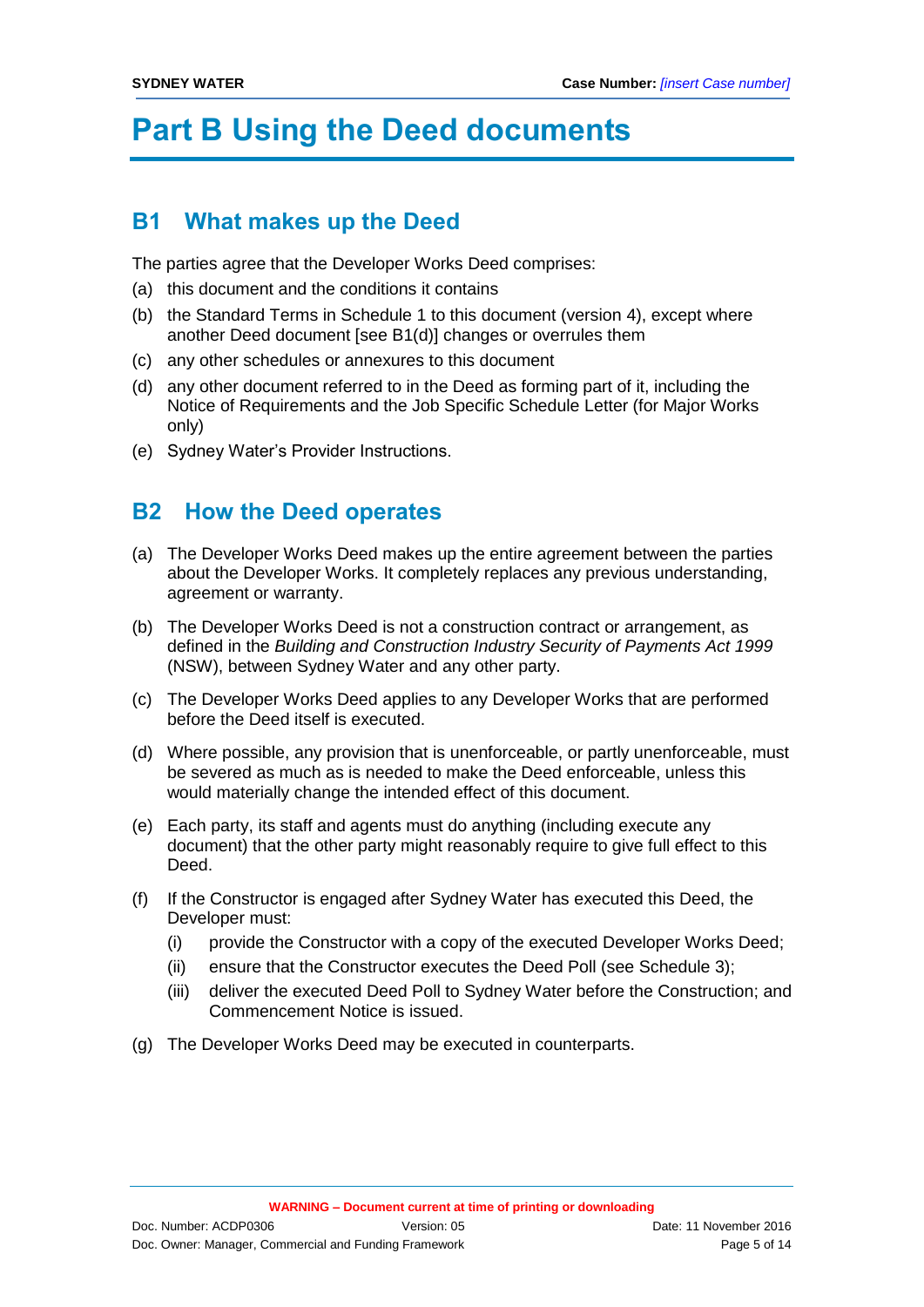## **Part C Executing this Deed**

## **Executed as a deed**

### **Date**

*[insert execution date]*

### **SYDNEY WATER**

SIGNED for **Sydney Water:**

Name of signatory **Signature of signatory** 

In the presence of: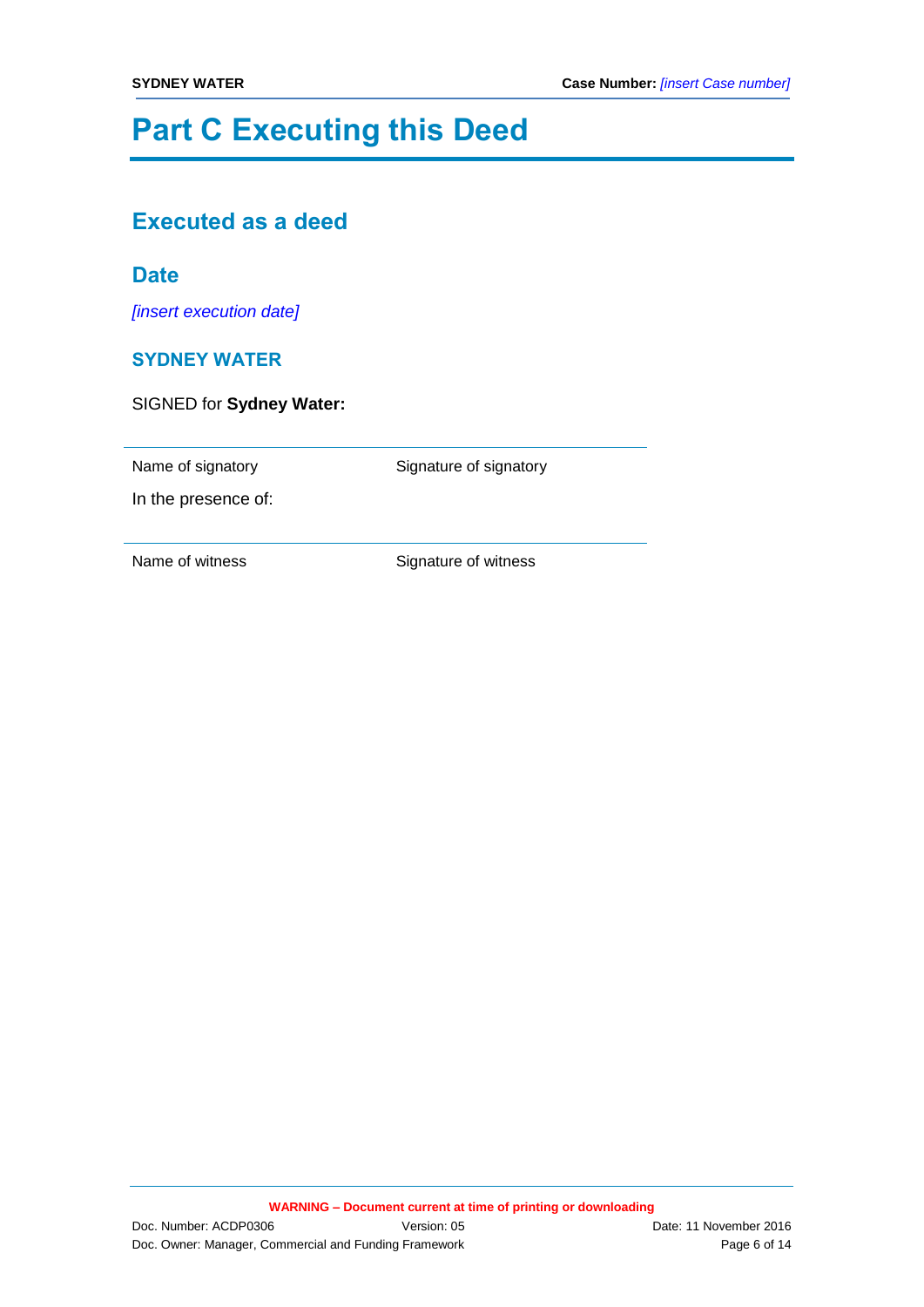### **DEVELOPER**

|                                                |                                                                                       | [insert company name]                               |                                             |
|------------------------------------------------|---------------------------------------------------------------------------------------|-----------------------------------------------------|---------------------------------------------|
| Name of director                               |                                                                                       | Signature of director                               |                                             |
| Name of secretary                              |                                                                                       | Signature of secretary                              |                                             |
|                                                | Company with a sole director and company secretary                                    |                                                     |                                             |
| <b>EXECUTED by</b>                             |                                                                                       | [insert company name]                               |                                             |
| Name of sole director and company<br>secretary |                                                                                       | Signature of sole director and<br>company secretary |                                             |
|                                                | Party executing under power of attorney                                               |                                                     |                                             |
| SIGNED for                                     |                                                                                       | [insert company name] under power of attorney:      |                                             |
| Name of attorney (who warrants                 | authorisation to enter into this agreement)                                           | Signature of attorney                               | Date of power of<br>attorney                |
| In the presence of:                            |                                                                                       |                                                     |                                             |
|                                                |                                                                                       |                                                     |                                             |
| Name of witness                                |                                                                                       | Signature of witness                                |                                             |
|                                                | Party executing under delegated authority                                             |                                                     |                                             |
| SIGNED for                                     |                                                                                       | [insert company name] under delegated authority:    |                                             |
|                                                | Name of delegated person (who warrants<br>authorisation to enter into this agreement) | Signature of delegated<br>person                    | Position of delegated<br>person and date of |
| In the presence of:                            |                                                                                       |                                                     | delegated authority                         |
| Name of witness                                |                                                                                       | Signature of witness                                |                                             |
|                                                | Partner to an unincorporated partnership                                              |                                                     |                                             |
| <b>EXECUTED by</b>                             | [insert company name] on behalf of                                                    |                                                     | [insert partnership name].                  |
| Name of partner                                |                                                                                       | Signature of partner                                |                                             |
| In the presence of:                            |                                                                                       |                                                     |                                             |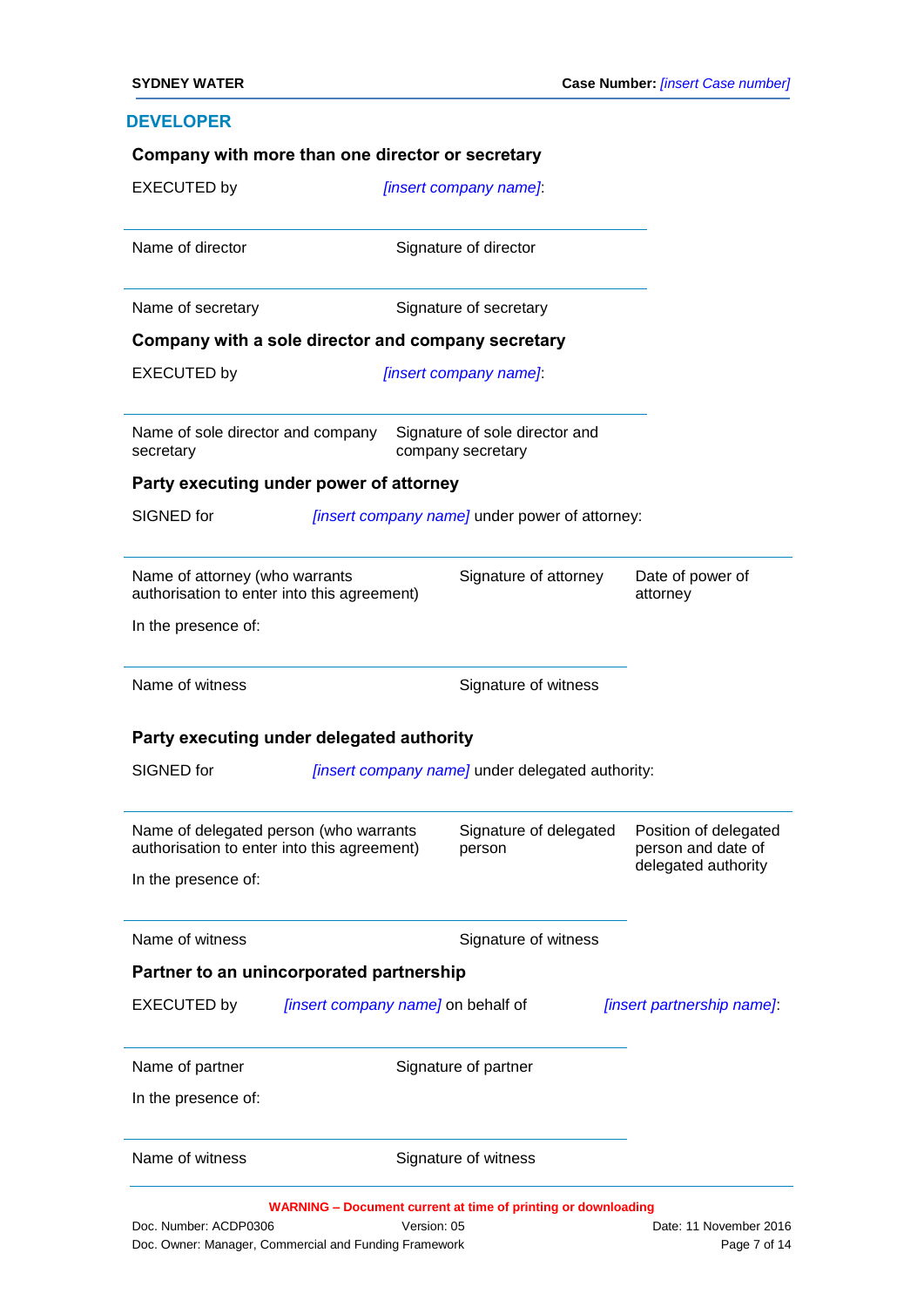SIGNED by *[insert party name]*:

Name of party Signature of party

In the presence of: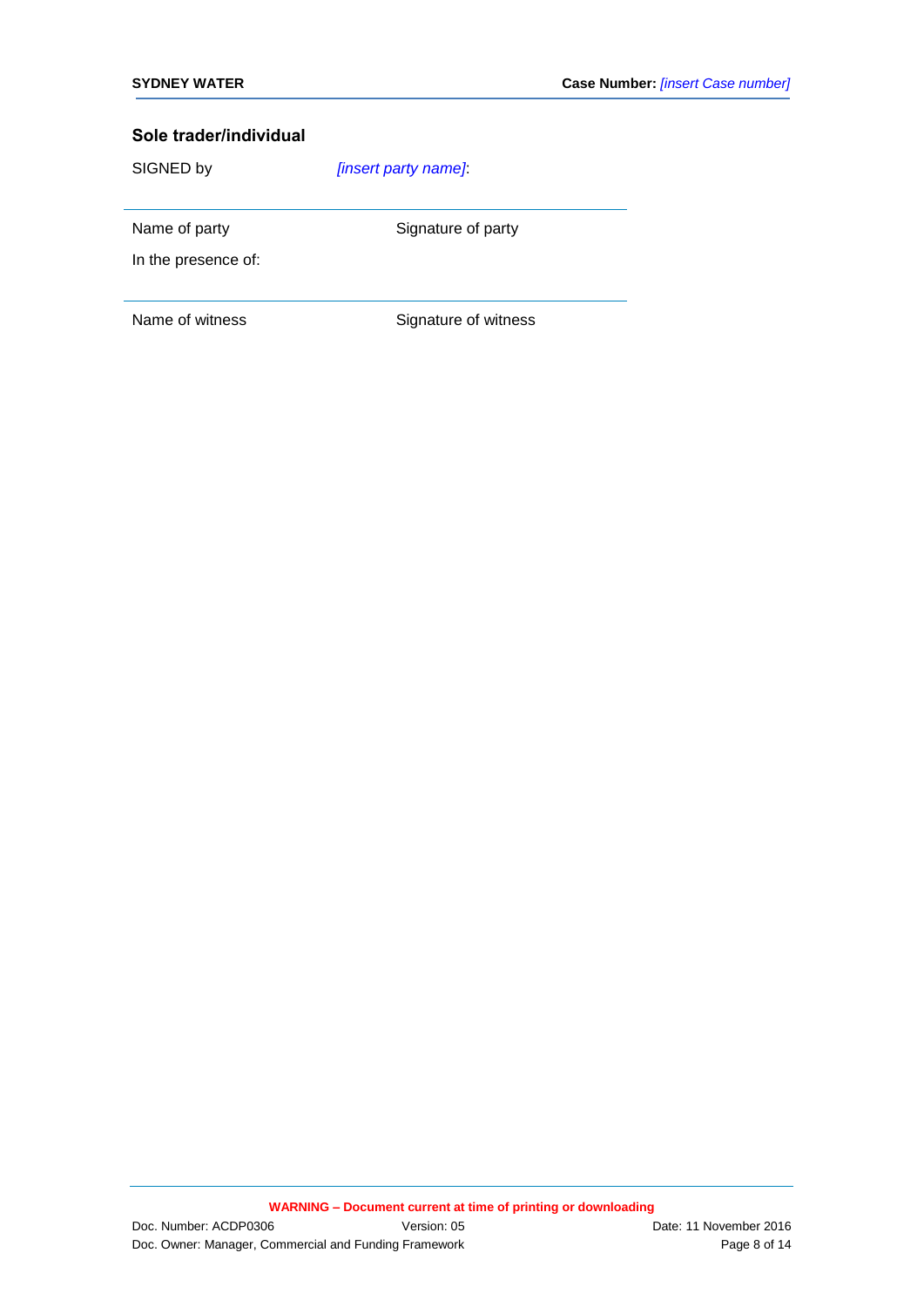#### **WATER SERVICING COORDINATOR**

|                                                |                                                                                       | <i><b>[insert company name]</b></i>                 |                                             |
|------------------------------------------------|---------------------------------------------------------------------------------------|-----------------------------------------------------|---------------------------------------------|
| Name of director                               |                                                                                       | Signature of director                               |                                             |
| Name of secretary                              |                                                                                       | Signature of secretary                              |                                             |
|                                                | Company with a sole director and company secretary                                    |                                                     |                                             |
| <b>EXECUTED by</b>                             |                                                                                       | [insert company name]                               |                                             |
| Name of sole director and company<br>secretary |                                                                                       | Signature of sole director and<br>company secretary |                                             |
|                                                | Party executing under power of attorney                                               |                                                     |                                             |
| SIGNED for                                     |                                                                                       | [insert company name] under power of attorney:      |                                             |
| Name of attorney (who warrants                 | authorisation to enter into this agreement)                                           | Signature of attorney                               | Date of power of<br>attorney                |
| In the presence of:                            |                                                                                       |                                                     |                                             |
|                                                |                                                                                       |                                                     |                                             |
| Name of witness                                |                                                                                       | Signature of witness                                |                                             |
|                                                | Party executing under delegated authority                                             |                                                     |                                             |
| SIGNED for                                     |                                                                                       | [insert company name] under delegated authority:    |                                             |
|                                                | Name of delegated person (who warrants<br>authorisation to enter into this agreement) | Signature of delegated<br>person                    | Position of delegated<br>person and date of |
| In the presence of:                            |                                                                                       |                                                     | delegated authority                         |
| Name of witness                                |                                                                                       | Signature of witness                                |                                             |
|                                                | Partner to an unincorporated partnership                                              |                                                     |                                             |
| <b>EXECUTED by</b>                             | [insert company name] on behalf of                                                    |                                                     | [insert partnership name].                  |
| Name of partner                                |                                                                                       | Signature of partner                                |                                             |
| In the presence of:                            |                                                                                       |                                                     |                                             |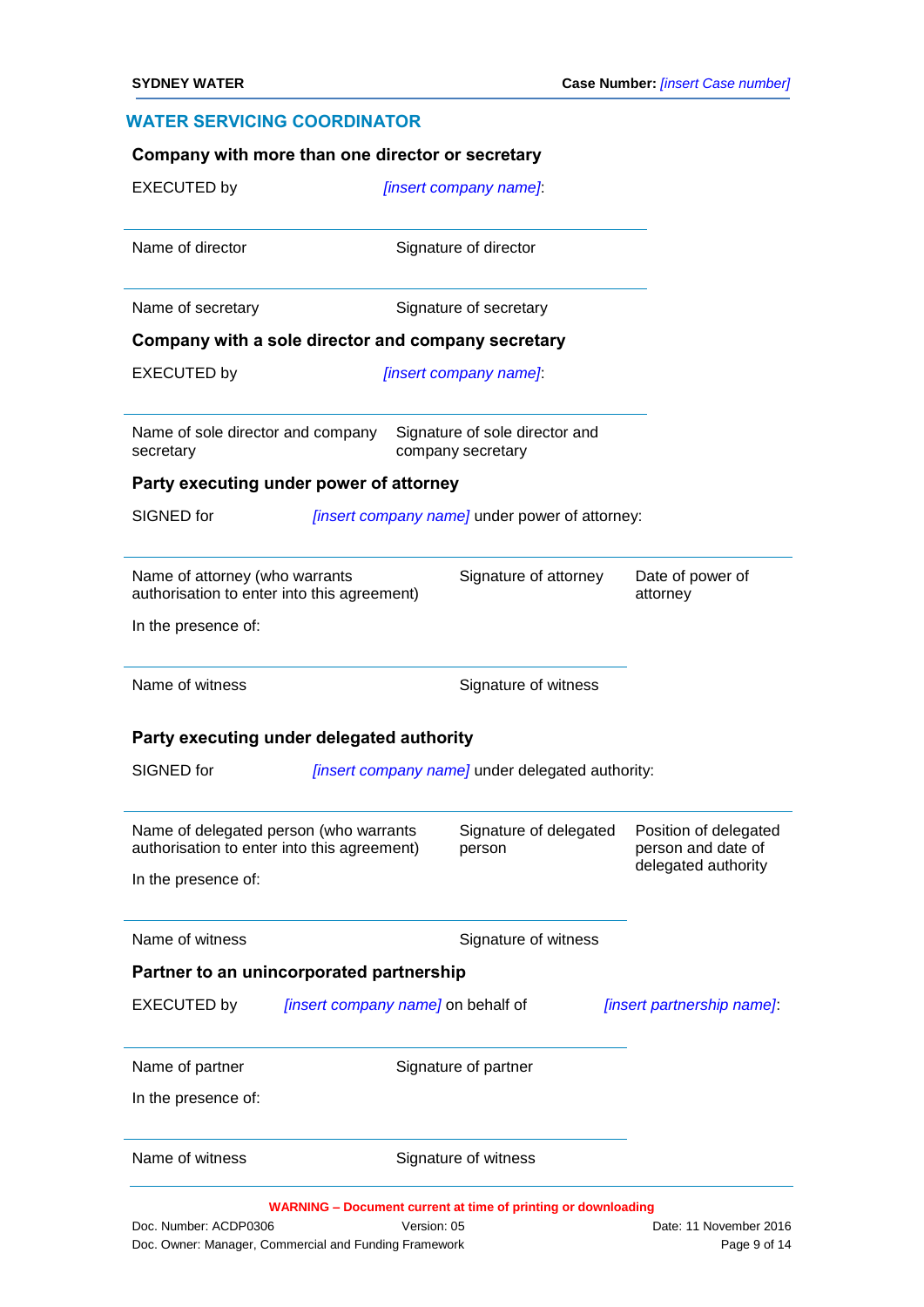SIGNED by *[insert party name]*:

Name of party Signature of party

In the presence of: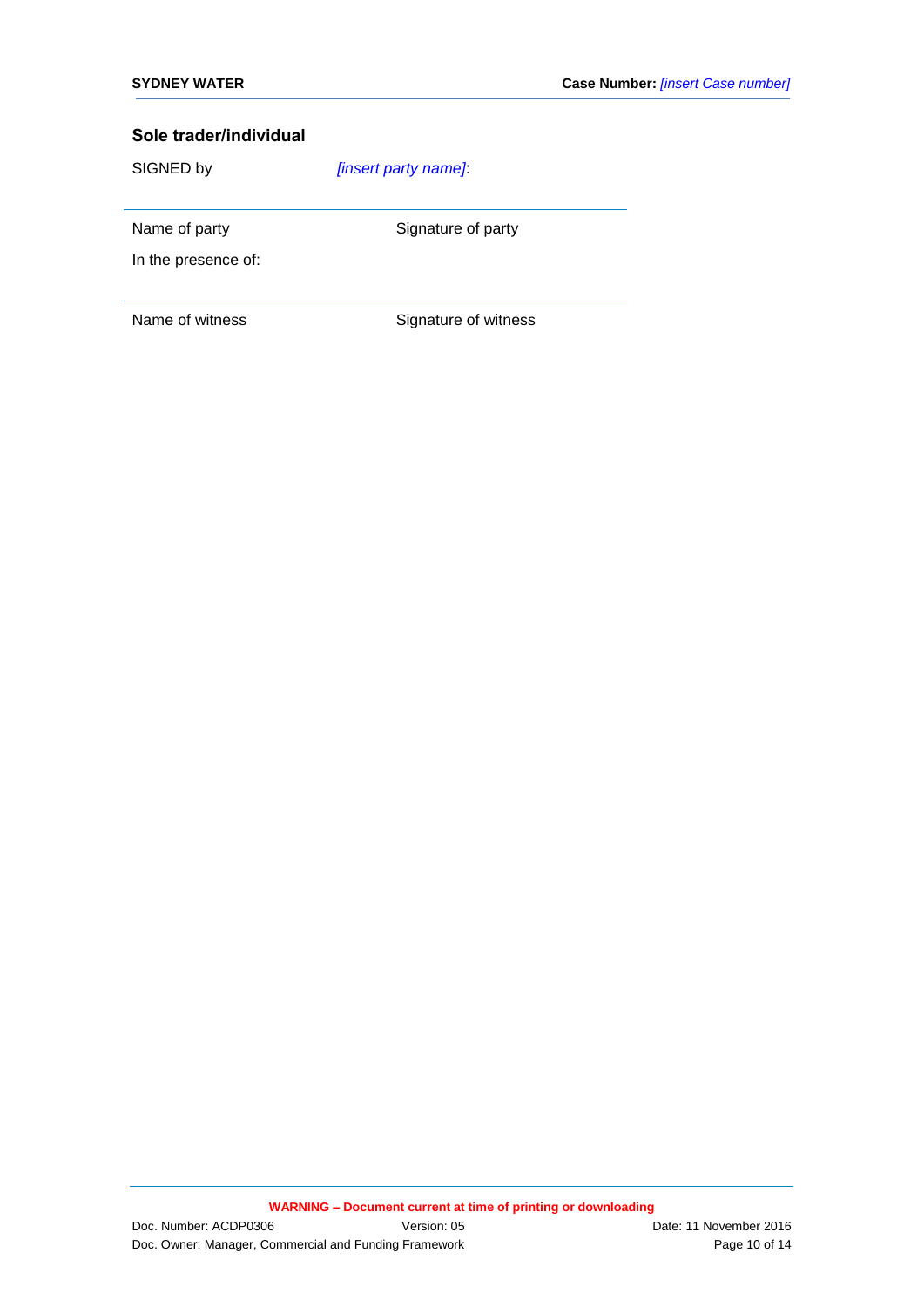### **DESIGNER**

| Name of director                                                                                                     |                                                                                       |                                                     |                                             |
|----------------------------------------------------------------------------------------------------------------------|---------------------------------------------------------------------------------------|-----------------------------------------------------|---------------------------------------------|
|                                                                                                                      |                                                                                       | Signature of director                               |                                             |
| Name of secretary                                                                                                    |                                                                                       | Signature of secretary                              |                                             |
|                                                                                                                      | Company with a sole director and company secretary                                    |                                                     |                                             |
| <b>EXECUTED by</b>                                                                                                   |                                                                                       | [insert company name]                               |                                             |
| Name of sole director and company<br>secretary                                                                       |                                                                                       | Signature of sole director and<br>company secretary |                                             |
|                                                                                                                      | Party executing under power of attorney                                               |                                                     |                                             |
| SIGNED for                                                                                                           |                                                                                       | [insert company name] under power of attorney:      |                                             |
| Name of attorney (who warrants                                                                                       | authorisation to enter into this agreement)                                           | Signature of attorney                               | Date of power of<br>attorney                |
| In the presence of:                                                                                                  |                                                                                       |                                                     |                                             |
| Name of witness                                                                                                      |                                                                                       | Signature of witness                                |                                             |
|                                                                                                                      |                                                                                       |                                                     |                                             |
|                                                                                                                      | Party executing under delegated authority                                             |                                                     |                                             |
|                                                                                                                      |                                                                                       | [insert company name] under delegated authority:    |                                             |
|                                                                                                                      | Name of delegated person (who warrants<br>authorisation to enter into this agreement) | Signature of delegated<br>person                    | Position of delegated<br>person and date of |
|                                                                                                                      |                                                                                       |                                                     | delegated authority                         |
|                                                                                                                      |                                                                                       | Signature of witness                                |                                             |
|                                                                                                                      | Partner to an unincorporated partnership                                              |                                                     |                                             |
|                                                                                                                      | [insert company name] on behalf of                                                    |                                                     | [insert partnership name].                  |
|                                                                                                                      |                                                                                       | Signature of partner                                |                                             |
| SIGNED for<br>In the presence of:<br>Name of witness<br><b>EXECUTED by</b><br>Name of partner<br>In the presence of: |                                                                                       |                                                     |                                             |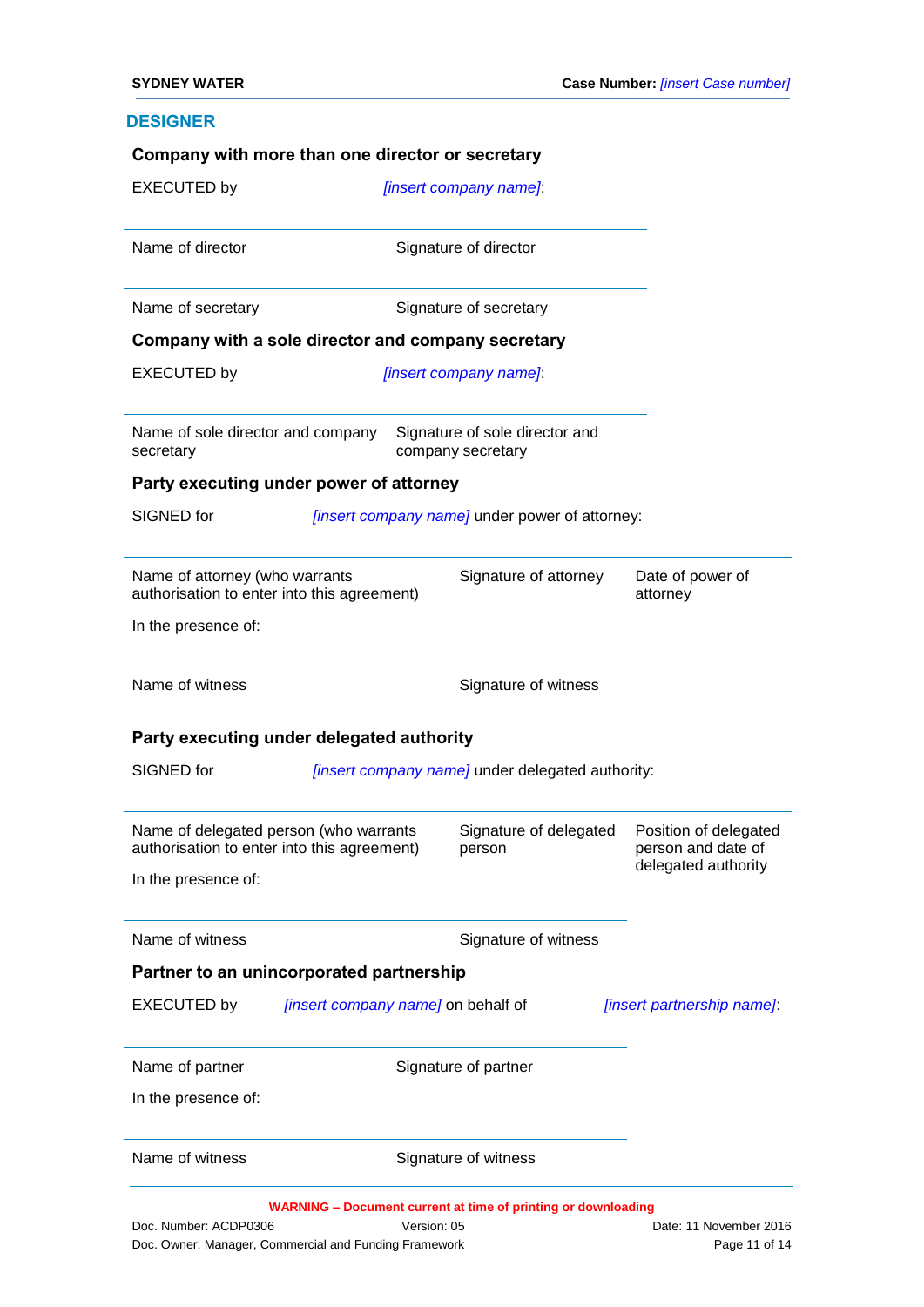SIGNED by *[insert party name]*:

Name of party Signature of party

In the presence of: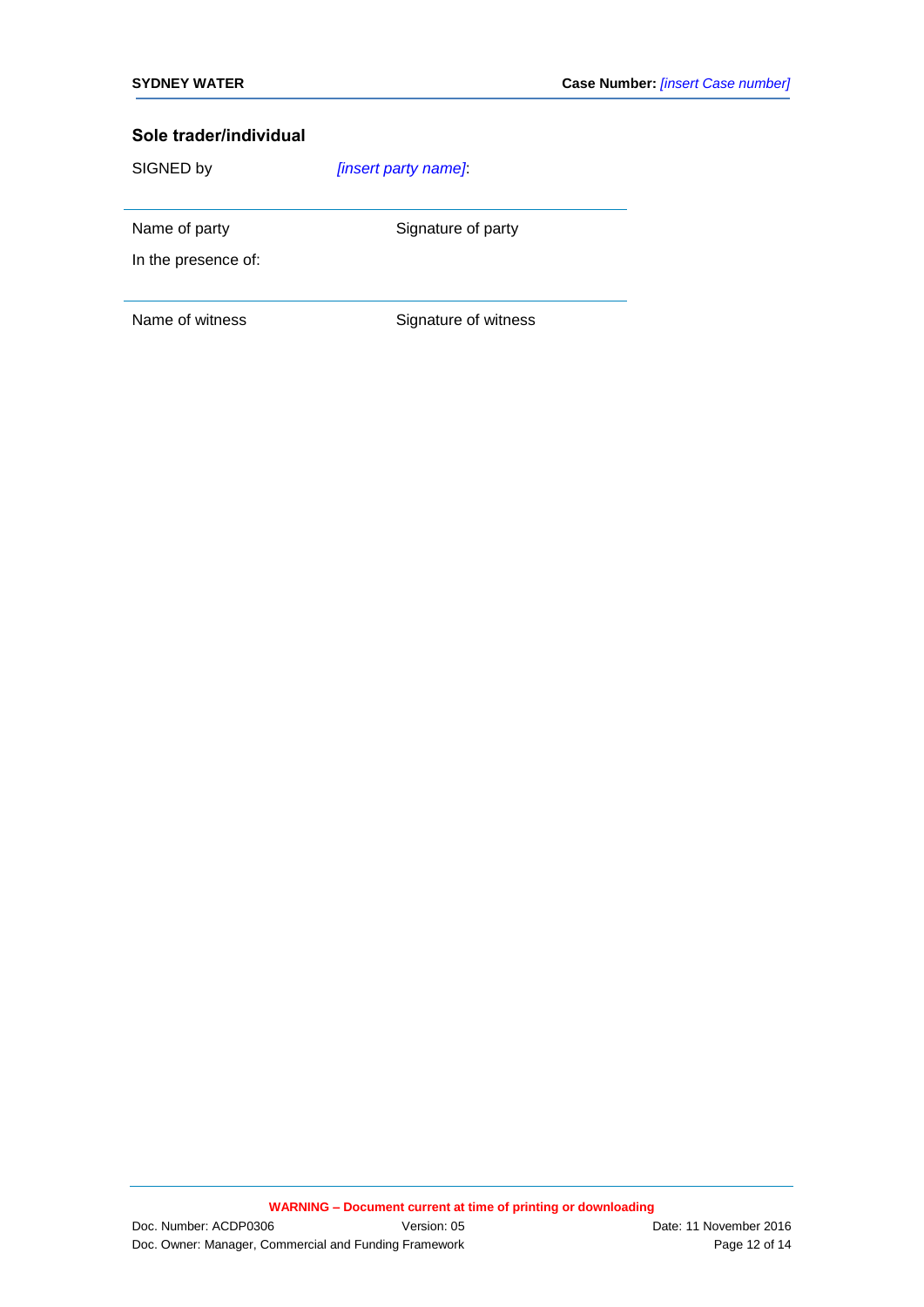### **CONSTRUCTOR**

|                                                |                                                                                       | [insert company name]                               |                                             |
|------------------------------------------------|---------------------------------------------------------------------------------------|-----------------------------------------------------|---------------------------------------------|
| Name of director                               |                                                                                       | Signature of director                               |                                             |
| Name of secretary                              |                                                                                       | Signature of secretary                              |                                             |
|                                                | Company with a sole director and company secretary                                    |                                                     |                                             |
| <b>EXECUTED by</b>                             |                                                                                       | [insert company name]                               |                                             |
| Name of sole director and company<br>secretary |                                                                                       | Signature of sole director and<br>company secretary |                                             |
|                                                | Party executing under power of attorney                                               |                                                     |                                             |
| SIGNED for                                     |                                                                                       | [insert company name] under power of attorney:      |                                             |
| Name of attorney (who warrants                 | authorisation to enter into this agreement)                                           | Signature of attorney                               | Date of power of<br>attorney                |
| In the presence of:                            |                                                                                       |                                                     |                                             |
|                                                |                                                                                       |                                                     |                                             |
| Name of witness                                |                                                                                       | Signature of witness                                |                                             |
|                                                | Party executing under delegated authority                                             |                                                     |                                             |
| SIGNED for                                     |                                                                                       | [insert company name] under delegated authority:    |                                             |
|                                                | Name of delegated person (who warrants<br>authorisation to enter into this agreement) | Signature of delegated<br>person                    | Position of delegated<br>person and date of |
| In the presence of:                            |                                                                                       |                                                     | delegated authority                         |
| Name of witness                                |                                                                                       | Signature of witness                                |                                             |
|                                                | Partner to an unincorporated partnership                                              |                                                     |                                             |
| <b>EXECUTED by</b>                             | [insert company name] on behalf of                                                    |                                                     | [insert partnership name].                  |
| Name of partner                                |                                                                                       | Signature of partner                                |                                             |
| In the presence of:                            |                                                                                       |                                                     |                                             |